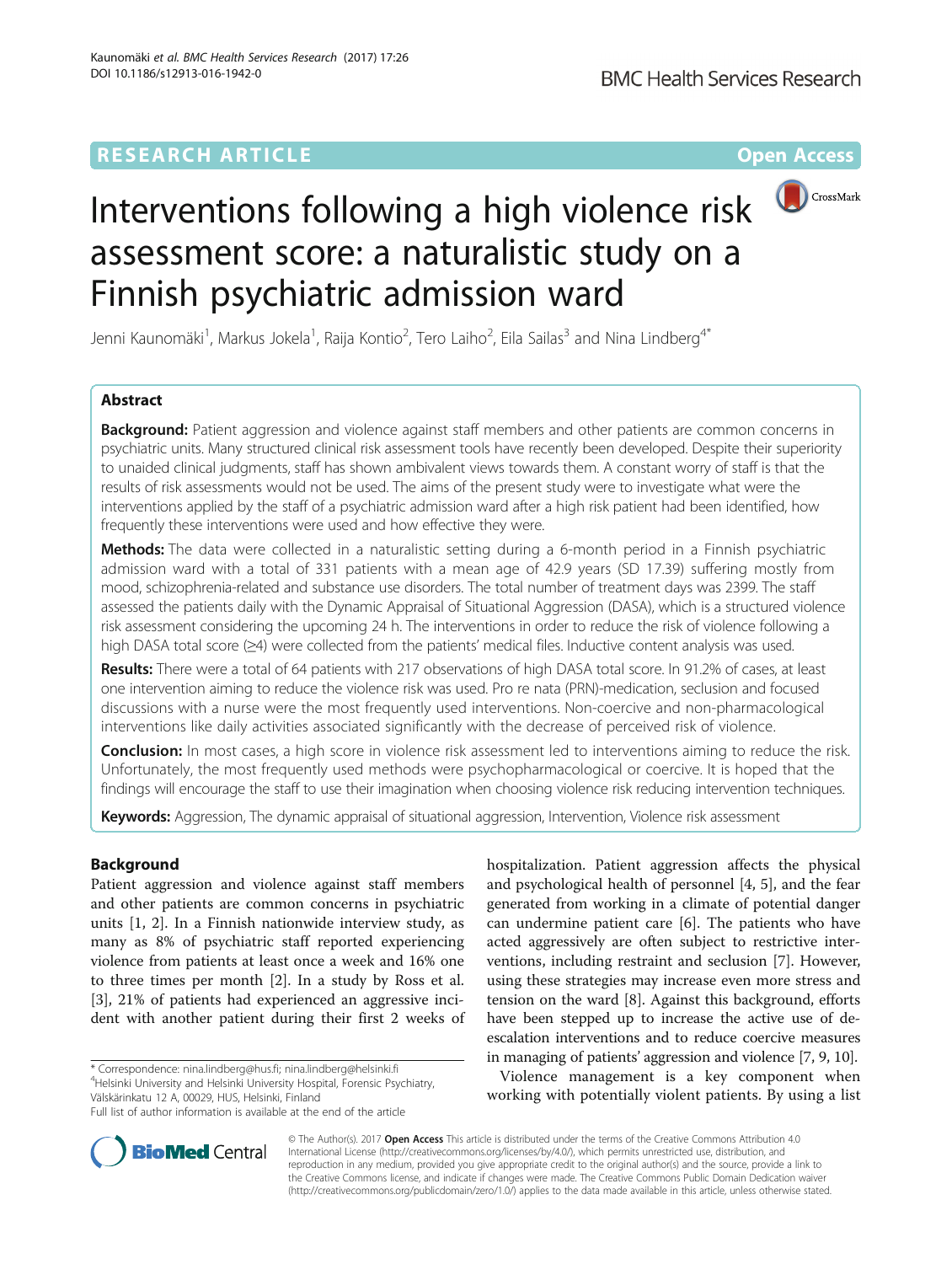of empirically supported risk factors, the staff may identify patients' behavior which could possibly trigger upcoming aggressive events and most importantly, prevent incidents of aggression [[11](#page-6-0)–[14\]](#page-6-0). Identifying empirically supported risk factors also provides the staff more time to prepare themselves for the forthcoming event, or to prevent these events by means of specific interventions [[11](#page-6-0)]. Traditionally, clinicians have used unstructured clinical risk assessment methods (e.g., the hospitals' own checklists) – with varying degrees of effectiveness [[15](#page-6-0)]. Recently, a number of structured clinical risk assessment tools have been developed and they have proved to be substantially more accurate than unaided clinical judgments [\[15](#page-6-0)–[17](#page-6-0)].

Despite the predictive accuracy of structured violence risk assessments, personnel have shown mixed and ambivalent views towards them [\[18](#page-6-0)–[20](#page-6-0)]. Insufficient training, a lack of organizational support, costs as well as a lack of multidisciplinary collaboration have been mentioned as hindrances to their implementation [[20](#page-6-0)–[22\]](#page-6-0). Further, research about the utility of structured violence risk assessments at the grassroots is still limited, awakening an ongoing debate around the usefulness and purposefulness of these tools in everyday nursing [[20](#page-6-0)]. One of the problems in the implementation of violence risk assessments in psychiatric wards has been the nursing staff's concern that the results of the assessments would not be used [[20](#page-6-0)]. This is understandable, since the whole risk assessment procedure is obviously worthless if it does not lead to interventions aiming to reduce the high risk observed.

The aims of the present study was to investigate what were the risk-decreasing interventions applied by the staff on a psychiatric ward after a high risk patient was identified, how frequently these interventions were used and how effective they were.

#### Methods

#### The psychiatric admission ward

The data were collected in a naturalistic setting between 1.5.-31.10.2013 in an acute psychiatric admission ward in Southern Finland. This ward for adults (≥18 years) with 18 beds serves a catchment area of 185, 000. The ward staff includes two psychiatrists, nursing staff (20.5 positions) and the services of a psychologist, social worker, occupational therapist and ward secretary. During the study period, altogether 331 patients with a mean age of 42.9 (SD 17.39, range 18–90, median 42) were admitted to the ward with a total of 427 treatment periods due to multiple periods by some of the patients. A total of 163 treatment periods (38.2%) started involuntarily. The mean duration of a treatment period was 6 days (SD 6.50, range 1–44, median 4). The total number of hospital days was 2399, and the average occupancy rate of the ward was 74%. According to the Hospital District's Risk Report System (an electronic management tool used by the staff, which produces statistics and reports about deviations at the hospital's everyday life), during the study period, altogether 22 incidents of violence occurred on the index ward: eight incidents included physical and 12 psychological violence (verbal assaults and/or threatening situations, which cause fear and insecurity among patients and/or staff) as well as two incidents targeted towards property.

#### The Dynamic Appraisal of Situational Aggression (DASA)

The Dynamic Appraisal of Situational Aggression (DASA) is a structured violence risk assessment to be used in a clinical ward setting to identify acute risk of patient aggression within 24 h of the assessment [\[17\]](#page-6-0). It consists of seven items (irritability, impulsivity, unwillingness to follow directions, sensitivity to perceived provocation, easily angered when requests are denied, negative attitudes, and verbal threats) of which the occurrence during the previous 12 h is estimated on a two-point scale  $(0 = absent, 1 = present)$ . The estimations are summed up to give a total score from zero to seven describing the violence risk. The total scores are divided into three categories: 0, 1–3, and 4 or more representing no risk, moderate risk, and high risk, respectively. DASA has proven to be useful in a non-forensic clinical environment [[23](#page-6-0)] with predictive validity ranging from moderate to strong [[16](#page-6-0), [18, 23](#page-6-0)]. In the present study, the Finnish version of the instrument was used. It was prepared by a subgroup of authors (TL, ES, NL) using the iterative process of translation and independent back translation, followed by a discussion to resolve minor differences.

#### Scoring procedure

A comprehensive coaching session was held for the staff of the ward followed by a 2-week pilot phase in order to practice the use of the violence risk assessment. The inpatients were scored daily. The ratings were completed separately for each patient at 1 pm during the afternoon ward report. Nursing staff on duty filled in the DASA assessments with psychiatrists present when available. So, the assessments represented consensus statements.

#### Interventions following a high DASA total score

According to Ogloff and Daffern [[17](#page-6-0)], a DASA score of 0 suggests that the risk of violence is very low, scores of 1–3 suggest that the risk of violence is moderate; and scores of 4 or more indicate that the risk of violence is high. As the goal of using DASA is not just to predict risk for aggression but to help manage the risk, scores of 4 or more should be considered high enough to require immediate intervention aimed to reduce the likelihood of patients engaging in physical aggression [[17](#page-6-0)]. On this basis, the DASA total score with a cut-off point of 4 was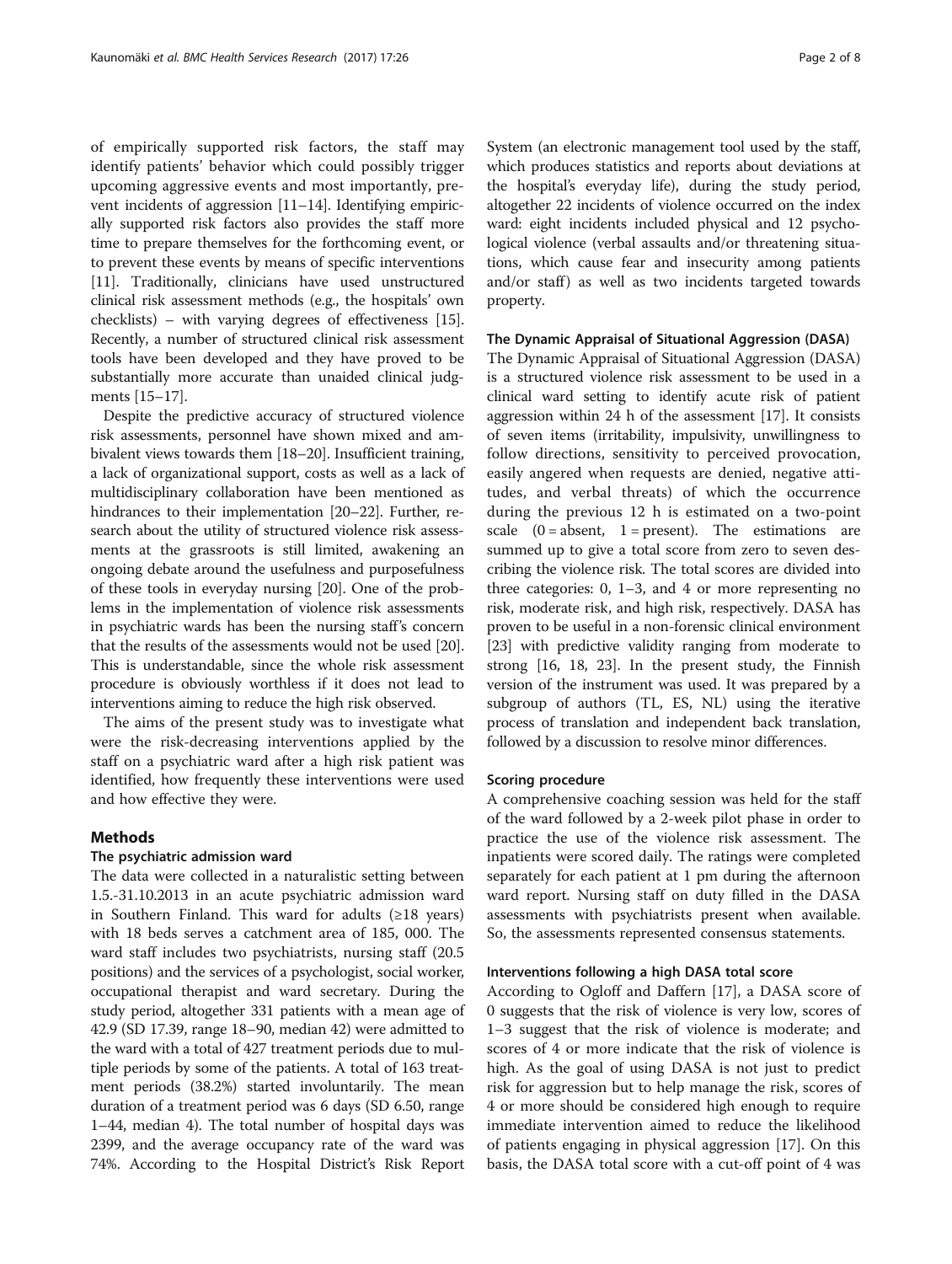used in the present study. To gather up the interventions used after a high score (during the next 24 h after the index score), the hospital files of all patients with DASA total scores ≥4 were reviewed by two independent researchers (a doctor and a nurse) using inductive content analysis, which is a research method for systematic and objective analysis of documents [[24](#page-6-0)]. First, patients' medical files were read through several times. The unit of analysis was an utterance, which could be a sentence or part of a sentence consisting of thematic content relevant to the research question. Second, reduction of the data was done by picking out and underlining phrases answering the research question. Third, data was coded by labeling reduced phrases with a description according to thematic content that could be seen to characterize the phrases. In the fourth phase, subcategories were formed for these coded phrases by grouping together those with similar content. Any outstanding discrepancies concerning subcategories were resolved. Finally, the main categories were established by grouping together subcategories with similar meaning.

Later, applied interventions were clustered into four groups (interventions regulated by the Finnish Mental Health Act, pro re nata (PRN) - medication, discussion with a nurse, and other interventions (the list of various interventions is presented in Table [2](#page-3-0)). The DASA total scores between an intervention day and the subsequent day were compared to examine the effectiveness of each intervention group. The frequency and percent distribution of interventions and intervention groups were calculated.

#### Statistical analysis

The Chi-square analysis was used to compare distributions of gender and primary diagnoses between the patients with at least one high total score (DASA  $\geq 4$ ) during his/her treatment period and those with only low total scores (DASA <4). Respectively, age was compared between the groups using the Mann-Whitney U-test. The same comparisons were performed between males and females with high DASA total scores. To study the associations between the interventions and the violence risk after the intervention had been applied, we first created a change score indicating the change on DASA scores between the intervention day and the following day (the DASA score on the following day minus the DASA score on the intervention day). We then predicted this change score with five multilevel linear regression models: four models to study the separate associations of the four intervention categories with the DASA change score, and the fifth model to study the associations when all interventions were mutually adjusted for the use of other interventions. The multilevel model took into account the non-independence of the repeated measurements from the same participants over time,

providing correct estimates for the standard errors. Baseline DASA total score was adjusted in all the models. Statistical analyses were carried out using the IBM SPSS Statistics version 22.

#### **Ethics**

The study plan was evaluated by the Ethics Committee of the Helsinki and Uusimaa Hospital District. Permission to conduct the study was granted by the administration of the Helsinki and Uusimaa Hospital District. The study was performed in accordance with the Declaration of Helsinki.

### Results

#### Characteristics of the sample

Altogether 331 individuals were admitted to the ward during the study period. Most of the patients were hospitalized only once, but some of them had more than one treatment period on the ward during the study period (two treatment periods:  $n = 25$ ; three:  $n = 15$ ; four or more:  $n = 7$ ). Thirty-one (9.4%) patients were discharged from the ward or transferred to another ward before the afternoon DASA scoring. Thus, the DASA assessment was completed at least once with 300 inpatients (males: 49%). The complete description of patients' principal diagnoses given by the specializing physicians and verified by the deputy chief physician, a specialist in psychiatry, is presented in Table 1. The diagnoses were collected from the patients' current medical case summaries. According to the International Classification of

Table 1 The principal diagnoses according to the ICD-10 in 300 inpatients with the Dynamic Appraisal of Situational Aggression (DASA) scorings

|                                                                                                   | Number         | Percent |
|---------------------------------------------------------------------------------------------------|----------------|---------|
| F0-09 Organic, including symptomatic,<br>mental disorders                                         | 10             | 3.3     |
| F10-19 Mental and behavioral disorders<br>due to psychoactive substance use                       | 28             | 9.3     |
| F20-29 Schizophrenia, schizotypal and<br>delusional disorders                                     | 106            | 35.3    |
| F30-39 Mood disorders                                                                             | 123            | 41      |
| F40-49 Neurotic, stress related and<br>somatoform disorders                                       | 14             | 4.7     |
| F50-59 Behavioral syndromes associated<br>with physiological disturbances and<br>physical factors | $\mathfrak{D}$ | 0.7     |
| F60-69 Disorders of adult personality and<br>behavior                                             | 7              | 23      |
| F70-79 Mental retardation                                                                         | 2              | 0.7     |
| F80-89 Disorders of psychological development                                                     | $\mathfrak{D}$ | 0.7     |
| F90-98 Behavioral and emotional disorders                                                         | 1              | 0.3     |
| F99 Unspecified mental disorder                                                                   | 5              | 1.7     |
|                                                                                                   | 300            | 100     |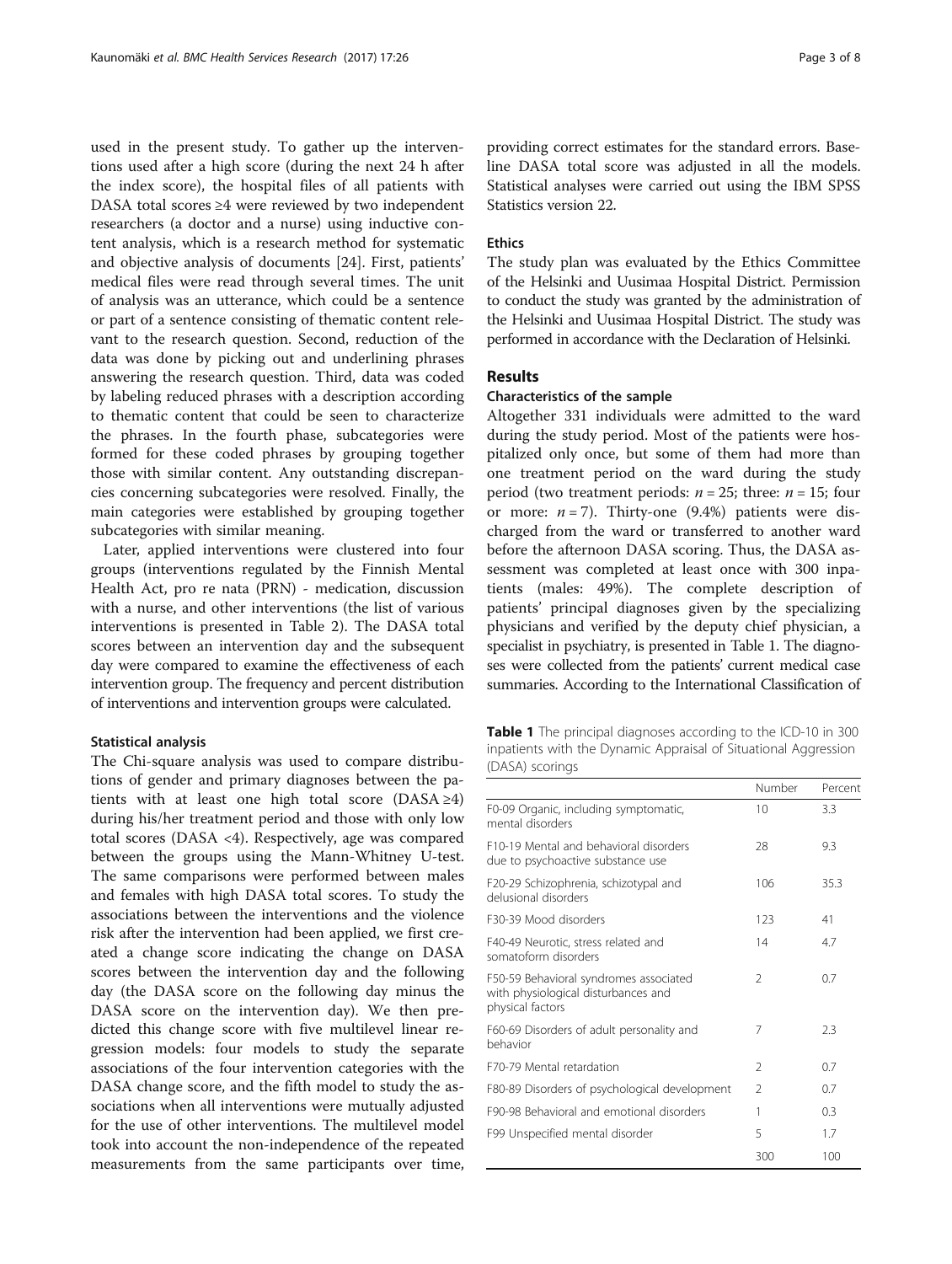<span id="page-3-0"></span>Diseases (ICD-10) [[25](#page-6-0)], most frequent principal diagnoses of the patients were mood disorders  $(n = 123, 41.0\%)$  and schizophrenia-related disorders  $(n = 106, 35.3%)$  followed by substance use disorders ( $n = 28$ , 9.2%). In total, 2193 violence risk assessments were performed. Of 300 patients, 64 (21.3%) (35 men and 29 women) scored ≥4 at least once during their hospital treatment.

The gender distribution  $(X^2 = 0.993, p = NS)$  and mean age (U = 7500.00,  $p = NS$ ) did not significantly differ between the patients scoring a high DASA total score (≥4) at least once during the treatment period and those exhibiting only low total scores  $(\leq 4)$ . The patient group with at least one high DASA total score comprised significantly more patients with organic brain disorders (F00-09) ( $X^2 = 14.599$ ,  $p < 0.001$ ), and, significantly less patients with mood disorders (F30-39)  $(X^2 = 11.749, p < 0.001)$ . Focusing on 64 patients with at least one high DASA total score, no significant gender differences were observed in age or primary diagnoses. Among these 64 patients, the total number of hospital days with a high DASA total score ranged from 1 to 18 (median 3). Most of the patients had 1 to 3 hospital days with a high DASA total score, but there were 17 (26.7%) patients who were ranked above the median.

#### Interventions following a high DASA total score

Sixty-four patients had altogether 217 observations with a DASA total score ≥4. At least one intervention was followed in 198 of 217 observations (91.2%). In 19 (8.8%) cases, no intervention was followed. A total of 400 interventions were reported. The average amount of interventions followed after a high DASA total score was 1.8  $(SD = 1.1, \text{ median} = 2)$ . The most frequently used interventions were PRN-medication, seclusion and focused discussion with a nurse. The complete list of all reported interventions and the number of individuals targeted with each of these interventions are presented in Table 2. The usage of altogether 106 (26.3%) interventions was legitimized by the Finnish Mental Health Act, which means that these interventions can only be used if the patient is detained in involuntary treatment or under observation.

#### Impact of interventions

Multilevel linear regression modelling showed that only the category of "other interventions" (see Table 2) was significantly associated with a lower DASA total score on the following day, and this was observed when examined separately (B =  $-0.70$ ; CI:  $-1.24$ ,  $-0.16$ ;  $p = 0.01$ ) or when adjusted for the use of other concurrent interventions (B = −1.07; CI: −1.17, −0.05;  $p = 0.03$ ). Interventions regulated by the Finnish Mental Health Act, PRN-medication, and focused discussion with nurse were not significantly associated with a lower DASA total score on the following day (Table [3\)](#page-4-0).

Table 2 Interventions following a high violence risk assessment score (the Dynamic Appraisal of Situational Aggression [DASA] total score ≥4)

| Observations with a high violence risk assessment score                                                                   |                | $n = 217$     |                  |  |
|---------------------------------------------------------------------------------------------------------------------------|----------------|---------------|------------------|--|
|                                                                                                                           | n              | $\frac{0}{0}$ |                  |  |
| No following interventions                                                                                                | 19             | 8.8           |                  |  |
| One or more interventions                                                                                                 | 198            | 91.2          |                  |  |
| A total number of observed interventions                                                                                  | $n = 400$      |               |                  |  |
| Distribution of various interventions                                                                                     | $n^{\vert}$    | $\frac{0}{0}$ | $n^{\mathsf{P}}$ |  |
| Interventions legitimized by the Finnish Mental Health Act                                                                |                |               |                  |  |
| Seclusion                                                                                                                 | 63             | 15.8          | 29               |  |
| Intramuscular medication administered<br>without consent                                                                  | 15             | 3.8           | 11               |  |
| Limitation of the freedom of movement                                                                                     | 13             | 3.3           | 12               |  |
| Mechanical restraint                                                                                                      | 9              | 2.3           | 5                |  |
| Physical restraint                                                                                                        | 3              | 0.8           | 3                |  |
| Limitation of contacts                                                                                                    | 3              | 0.8           | 3                |  |
| PRN-medication per os                                                                                                     | 134            | 33.5          | 49               |  |
| Focused discussion performed by a nurse                                                                                   | 43             | 10.8          | 32               |  |
| Other interventions                                                                                                       |                |               |                  |  |
| Verbal enforcing of boundaries                                                                                            | 25             | 6.3           | 17               |  |
| Change of medication                                                                                                      | 23             | 5.8           | 20               |  |
| Discharge or transfer to another ward                                                                                     | 14             | 3.5           | 14               |  |
| A visit by a relative                                                                                                     | 11             | 2.8           | 10               |  |
| Daily activities/sports/a walk outdoors                                                                                   | 11             | 2.8           | 11               |  |
| Leading the patient to her/his own room                                                                                   | 10             | 2.5           | 6                |  |
| The patient is held by the arm and purposefully<br>guided away from one location to another                               | 5              | 1.3           | 5                |  |
| The patient stays voluntarily in the seclusion<br>room with the door unlocked                                             | 4              | 1.0           | $\overline{4}$   |  |
| Discussion with a doctor                                                                                                  | 3              | 0.8           | 3                |  |
| Changing the patient room                                                                                                 | 3              | 0.8           | 3                |  |
| Intramuscular medication with consent                                                                                     | $\overline{2}$ | 0.5           | 1                |  |
| A visit to home                                                                                                           | $\overline{2}$ | 0.5           | 2                |  |
| Giving a structural self-assessment instrument<br>(e.g., the Beck Depression Inventory) to be filled<br>in by the patient | $\overline{2}$ | 0.5           | 2                |  |
| Medication given earlier than prescribed                                                                                  | 1              | 0.3           | 2                |  |
| Discussion with a social worker                                                                                           | 1              | 0.3           | 1                |  |

 $PRN$ -medication pro re nata, medication given as needed,  $N'$  number of interventions,  $n<sup>p</sup>$  the number of individuals, who were targeted with this intervention

#### **Discussion**

As far as the authors are aware, this is the first study to investigate the use of interventions following a high score in DASA. Approximately 20% of the inpatients on the admission ward scored high on violence risk assessment at least once during their treatment periods. In most cases this led to intervention/s aiming to reduce perceived violence risk. The most frequently used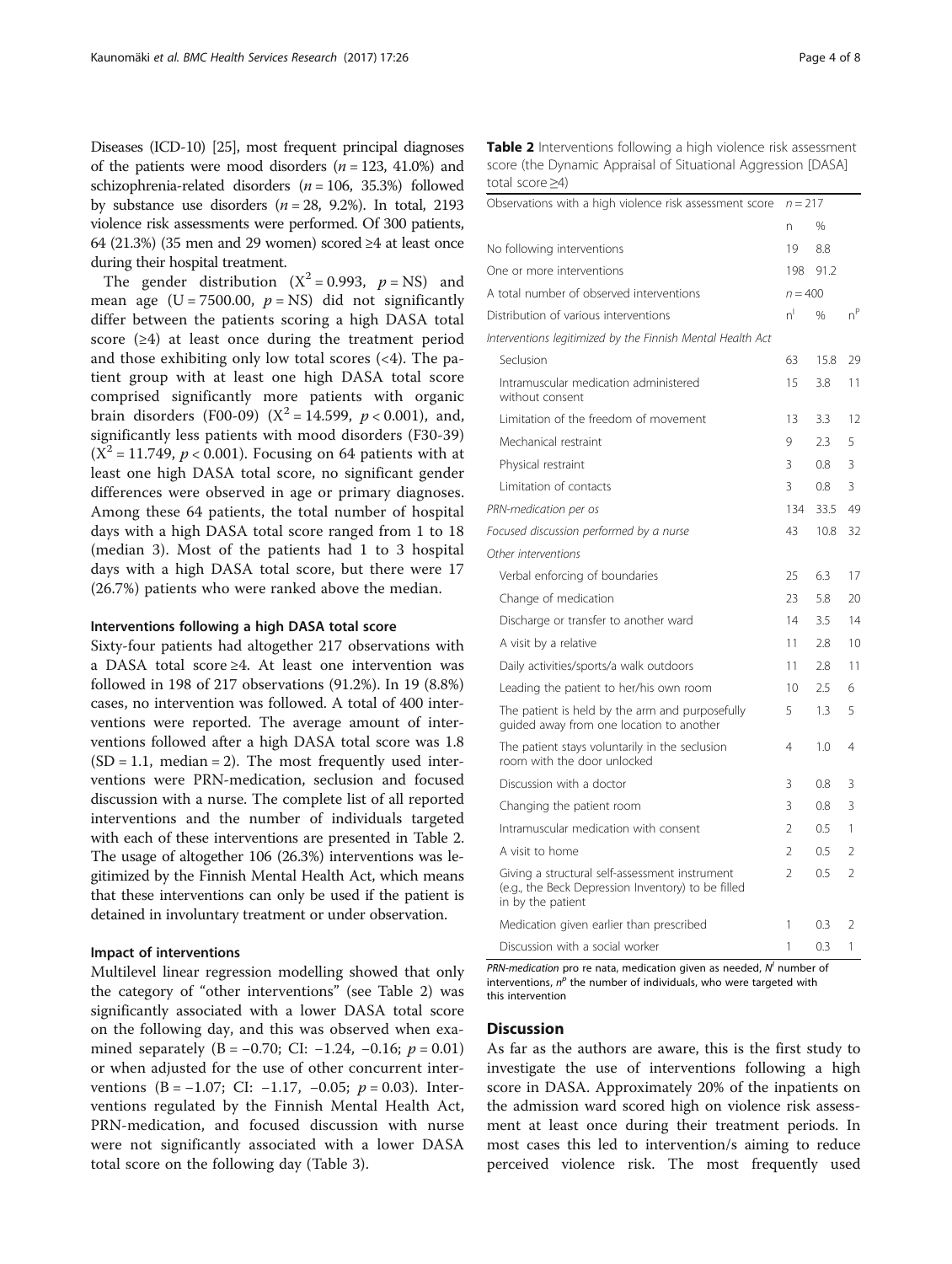<span id="page-4-0"></span>

| Table 3 Intervention's effect on the following day's Dynamic Appraisal of Situational Aggression (DASA) total score |  |  |  |  |  |
|---------------------------------------------------------------------------------------------------------------------|--|--|--|--|--|
|---------------------------------------------------------------------------------------------------------------------|--|--|--|--|--|

| Intervention group                                       | Separate associations <sup>d</sup> |                |      | Mutually adjusted associations <sup>p</sup> |                |      |
|----------------------------------------------------------|------------------------------------|----------------|------|---------------------------------------------|----------------|------|
|                                                          | B                                  | $Cl$ (95%)     | D    | Β                                           | CI (95%)       | D    |
| Interventions regulated by the Finnish Mental Health Act | 0.25                               | $-0.35:0.86$   | 0.41 | 0.27                                        | $-0.34:0.87$   | 0.38 |
| PRN-medication                                           | $-0.44$                            | $-1.00:0.11$   | 0.12 | $-0.34$                                     | $-0.91:0.23$   | 0.24 |
| Discussion with a nurse                                  | $-0.32$                            | $-0.98:0.34$   | 0.34 | $-0.08$                                     | $-0.75:0.60$   | 0.82 |
| Other interventions                                      | $-0.70$                            | $-1.24: -0.16$ | 0.01 | $-1.07$                                     | $-1.17: -0.05$ | 0.03 |

PRN-medication pro re nata, medication given as needed, CI confidence interval. Multilevel linear regression modelling was used for analysis. <sup>a</sup>The model was adjusted for the baseline DASA score on the intervention day and each intervention was assessed in separate regression models. <sup>b</sup>The model was adjusted for all interventions and the baseline DASA score on the intervention day. The statistically significant differences are presented in bold

intervention was PRN-medication (33.5%). It was also used alone without any other intervention method in 15.7% of the cases. Previous studies have shown that PRN-medication is frequently used in psychiatric care for various reasons, mainly to decrease patient agitation, although there seem to be only limited evidence for its effectiveness [[26](#page-6-0), [27](#page-6-0)]. In the present study, PRN- medication was not significantly associated with on the following day's DASA total score, implying that it did not decrease the perceived risk of violence. It has been stated that the current use of PRN- medication is based on clinical experience and habit rather than high quality evidence of real pharmacological effect [\[28](#page-6-0)]. The use of PRN-medication often lacks a clear chain of accountability and nurses are reluctant to increase their responsibilities for assessing the need for extra medication [\[29\]](#page-6-0). There is, however, evidence that consumption of PRN-medications can be reduced with slight changes in ward policies without disadvantages [\[30\]](#page-6-0).

Another commonly used intervention was seclusion. The use of restrictive methods has been widely debated [[4\]](#page-6-0) and various attempts have been made to reduce the use of seclusion and restraint in psychiatric nursing [[31](#page-6-0)–[33\]](#page-6-0). The use of coercive methods has been reported to impair the therapeutic alliance [\[4](#page-6-0), [34](#page-6-0)], as patients often consider the use of coercive methods as a form of punishment [[35, 36\]](#page-6-0) and see them as negative interventions [\[34, 37](#page-6-0)]. The high usage rates of restrictive methods reflect the culture of Finnish psychiatric care, and during recent years, the national policy has been to reduce the use of coercion in psychiatric care [\[38](#page-6-0)]. Interestingly, nurses have also reported to often feel relieved after the seclusion is over and concerned whether they did the right thing or failed to find alternative methods [[33](#page-6-0)]. Researchers still disagree whether decreasing the use of seclusion results in increasing of violent incidents [[39](#page-6-0)] or whether it has no effect [\[40\]](#page-6-0) or a decreasing effect [\[41\]](#page-6-0).

The third most often used intervention was focused discussion with a nurse, which is the nursing intervention used in everyday clinical practice as a first step alternative to seclusion and restraint [[31](#page-6-0)]. Patients, nurses and physicians have all stressed the importance of regular discussions

with the patients, especially those between the patient and her/his primary nurse [\[33, 36, 42](#page-6-0)]. Empathetic listening, attention and understanding, active communication, a mindful presence here and now, tactfulness, and humane reflection on the patient's psychopathology are essential elements of focused discussions [\[33, 42\]](#page-6-0). A nurse being present and discussing with her/his patient creates an atmosphere of safety, comfort and understanding, but, in the same time, gives the nurse a better understanding of the current mental state of the patient [[33, 42](#page-6-0)]. Focusing on reasons for aggressive behavior can facilitate better ways of dealing these problems on the ward [\[31](#page-6-0)]. It is worth noting that nurses have described difficulties in discussing about violence and a threat of it with their patients [[20](#page-6-0)], so active training and support is needed for this highly sensitive topic.

Other interventions such as daily activities were not as frequently used as the above-mentioned ones. Nevertheless, they turned out to be the intervention type significantly associated with the decrease of the perceived risk of violence, and the use of purposeful activities have been reported to reduce the use of both seclusion, restraint and PRN-medication [[43, 44](#page-6-0)]. It is worth noting that discussion with a psychiatrist was mentioned as an intervention only three times during the whole 6-month study period, although there were two psychiatrists working on the ward. It appears that psychiatrists are so overladen by other consecutive duties that no time remains to participate in the preventive actions on the ward. Not once was an appointment with a psychologist or occupational therapist mentioned as an intervention, and discussion with a social worker was mentioned only once. The results imply that nurses can consult supplemental staff if needed, but the special workers mainly remain to be outsourced from situations where there are threats of violence. There is a constitutional need to reconsider the policy of special workers' abilities to participate in the ward's everyday routines. Attendance with patients should be increased to identify the potentially aggressive incidents and to integrate all parts of the multi-professional team as part of the ward environment.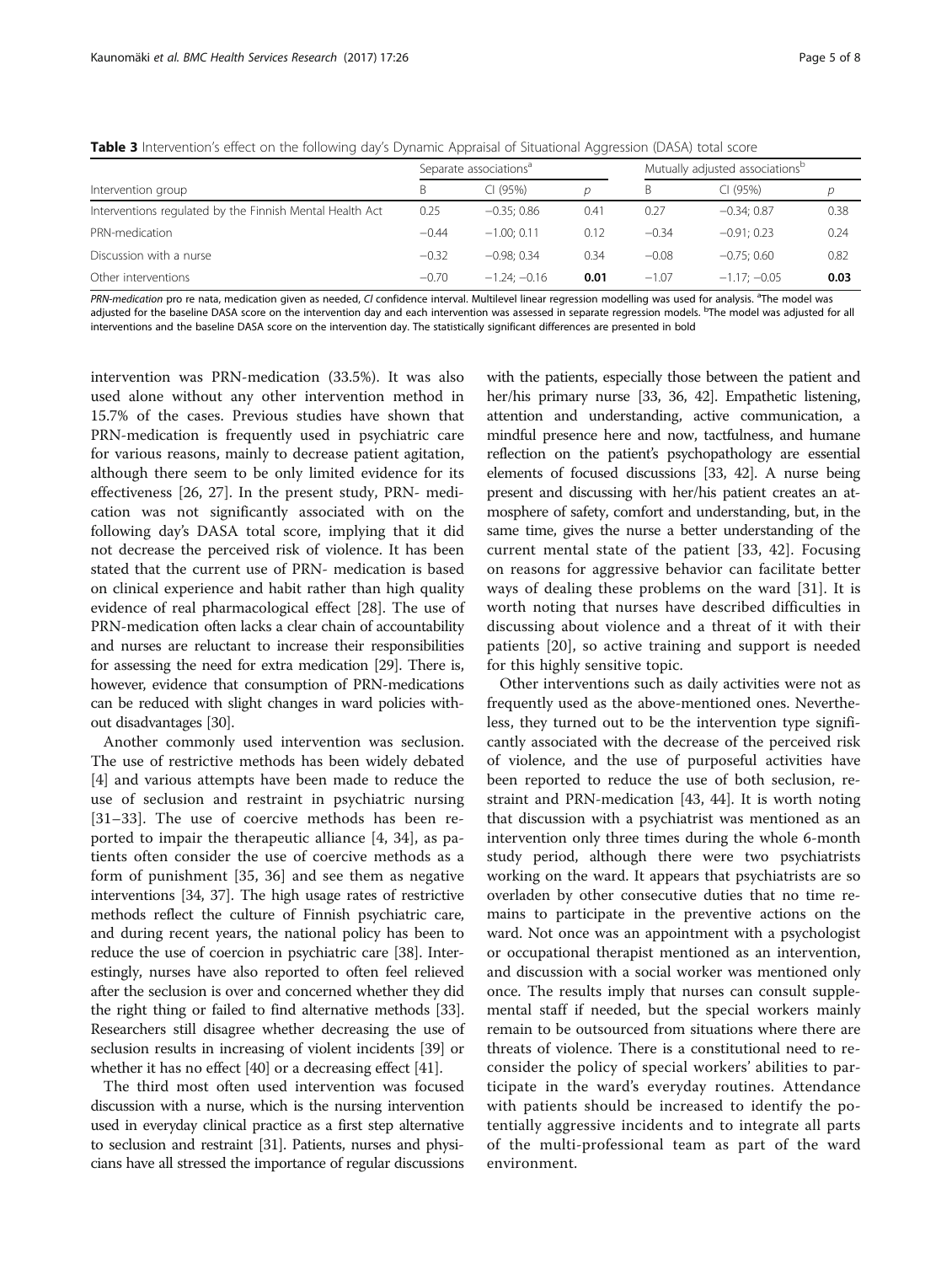#### Strengths and limitations

The data were collected from a regular Finnish admission ward and comprised a consecutive sample of inpatients. Nurses on duty had performed the DASA assessments as a team, thus they represented consensus statements rather than the opinions of individual staff members. Comprehensive coaching and a pilot phase had preceded the data collection. None of the researchers worked on the ward, therefore the study represents an objective evaluation. Some study limitations need, however, to be considered when interpreting the current findings. First, the interventions were collected from patients' medical files. The quality of the medical files varied, and it is possible that occasionally an intervention had occurred even it was not recorded. In Finland, use of coercive methods based on the Finnish Medical Act and medication must be marked down on patients' medical files by the law in order to be further reported to the local Regional State Administrative Agency, which supervises the proceedings of all Finnish psychiatric hospitals. This does not concern non-coercive methods, which may distort the real picture of the interventions used. Second, only one ward from one hospital was included in the study, and therefore the generalizability of the results may be questioned. Third, the psychiatric diagnoses were not based on structured interviews, but were taken from patients' medical files. In this regard, in Finland, the basic diagnostic procedures have been proven reliable [[45](#page-6-0), [46](#page-7-0)]. Also, the clinical diagnoses were the primary ones, meaning that the possible comorbidity was not taken into account. The length of hospitalization on the Finnish psychiatric admission wards is typically so short that no comorbid diagnoses are assessed, which was the case also at the present ward. However, in this study, the diagnoses were used only as background variables. Further, the study was an observational one in natural setting without any randomization. Therefore, the observed changes in DASA total scores associated with different interventions may have been confounded by unmeasured variables and by indication bias. Indication bias may have arisen if less severe violent incidents were treated with less intrusive interventions and more severe incidents with more coercive methods, and if the less severe incidents represented more temporal and short-term aggressive behavior than the severe incidents. The analysis was adjusted for the baseline DASA total score, which removes some of the confounding, resulted by multiple DASA scores from the same patient (median 3), but cannot exclude it completely. In future, cluster randomized trials would be needed to reliably determine the effectiveness of different intervention types. Overall, criticism has been directed towards the use of actuarial methods. It has been suggested that clinicians should rather use the mean and peak values of the previous week's DASA scores than the latest total score while

predicting inpatient aggression [[47](#page-7-0)]. In the present study, we used the latest total DASA scores, as most of the patients were on ward only some days (median 4). Unfortunately, no internationally acknowledged structural instrument for monitoring aggressive incidents (like the Staff Observation Aggression Scale [\[48\]](#page-7-0)) was used on the ward. Thus, we were not able to study the impact of interventions on the violent events. Data from the Hospital District's Risk Report System from the study period served only as a background variable, reflecting the nature of the study ward, as the data in the risk report system is anonymous and cannot be combined with the data gathered from patient records. Further studies focusing on associations between risk-reducing interventions and violent events are obviously needed to enlighten the causality between interventions and violence reduction.

#### Conclusion

In most cases, identification of a high risk patient led to an intervention. Unfortunately, the nature of the most frequently used methods was psychopharmacological or coercive. Non-coercive and non-pharmacological interventions like daily activities associated significantly with the decrease of perceived risk of violence, encouraging psychiatric staff to use their imagination when choosing intervention techniques.

#### Acknowledgements

We express our gratitude to Tero Levola, deputy chief physician, for his commitment to the study project.

#### Funding

This study has been funded by Helsinki and Uusimaa Hospital District; however, it had no role in study design, data collection and analysis, decision to publish or preparation of the manuscript.

#### Availability of data and materials

The data contributing to these analyses are held on a secure database at Helsinki University, Department of Psychiatry, in accordance with European data protection legislation. Researchers or clinicians seeking access to these data for academic non-commercial purposes are welcome to submit a request to the corresponding author (NL). All such requests will be met whenever possible.

#### Authors' contributions

NL, ES, TL and RK participated in designing the study. NL, ES and RK collected the data. MJ, JK and TL performed the statistical analyses. JK wrote the first draft of the manuscript. All the authors edited the manuscript versions. All the authors were involved in the interpretation of the results, and read, commented and approved the final version of the manuscript.

#### Competing interests

The authors declare that they have no competing interests.

Consent for publication Not applicable.

#### Ethics approval and consent to participate

The study plan was evaluated by the Ethics Committee of the Helsinki and Uusimaa Hospital District, Finland. Permission to conduct the study was granted by the administration of the Helsinki and Uusimaa Hospital District, Finland. The study was performed in accordance with the Declaration of Helsinki. The present study is a register-based study and the study subjects were not contacted.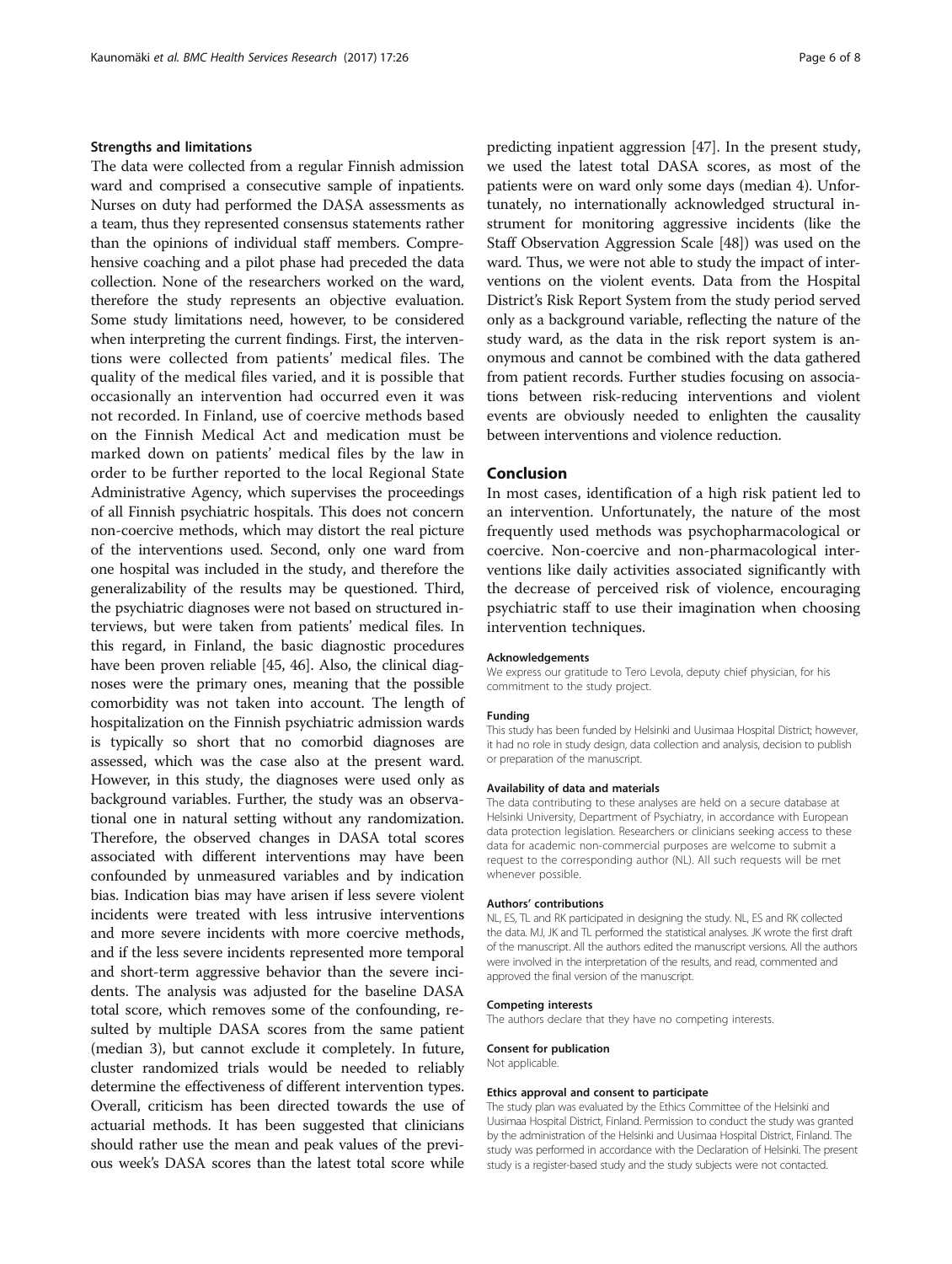#### <span id="page-6-0"></span>Author details

<sup>1</sup>Institute of Behavioural Sciences, University of Helsinki, Siltavuorenpenger 1A, P.O. Box 900014 Helsinki, Finland. <sup>2</sup>Helsinki University and Helsinki University Hospital, Psychiatry, Välskärinkatu 12 A, 00029, HUS, Helsinki, Finland. <sup>3</sup>Kellokoski Hospital, 04500 Kellokoski, Finland. <sup>4</sup>Helsinki University and Helsinki University Hospital, Forensic Psychiatry, Välskärinkatu 12 A, 00029, HUS, Helsinki, Finland.

#### Received: 19 September 2015 Accepted: 9 December 2016 Published online: 11 January 2017

#### References

- 1. Kynoch K, Wu CJ, Chang AM. Interventions for Preventing and Managing Aggressive Patients Admitted to an Acute Hospital Setting: A Systematic Review. Worldviews Evid Based Nurs. 2011;8:76–86.
- 2. Virtanen M, Vahtera J, Batty G, Tuisku K, Pentti J, Oksanen T, Salo P, Ahola K, Kivimäki M. Overcrowding in psychiatric wards and physical assaults on staff: data-linked longitudinal study. Br J Psychiatry. 2011;198:149–55.
- Ross J, Bowers L, Steward D. Conflict and containment events in inpatient psychiatric units. J Clin Nurs. 2012;21:2306–15.
- 4. Happel B, Harrow A. Nurses' attitudes to the use of seclusion: A review of the literature. Int J Ment Health Nurs. 2010;19:162–8.
- 5. Rippon T. Aggression and violence in health care professions. J Adv Nurs. 2000;3:452–60.
- 6. Foster C, Bowers L, Nijman H. Aggressive behaviour on acute psychiatric wards: prevalence, severity and management. J Adv Nurs. 2007;58:140–9.
- 7. Vruwink F, Mulder C, Northoorn E, Uitenbroek D, Nijman H. The effects of a nationwide program to reduce seclusion in the Netherlands. BMC Psychiatry. 2012;12:231.
- 8. Moran A, Cocoman A, Scott PA, Matthews A, Staniuliene V, Välimäki M. Restraint and seclusion: a distressing treatment option? J Psychiatr Ment Health Nurs. 2009;16:599–605.
- Steinert T, Eisele F, Goeser U, Tschoeke S, Uhlmann C, Schmid P. Successful interventions on an organisational level to reduce violence and coercive interventions in in-patients with adjustment disorders and personality disorders. Clin Pract Epidemiol Ment Health. 2008;4:27.
- 10. Hallett N, Dickens GL. De-escalation: a survey of clinical staff in a secure mental health inpatient service. Int J Ment Health Nurs. 2015;24:324–33.
- 11. Björkdahl A, Olsson D, Palmstierna T. Nurses' short-term prediction of violence in acute psychiatric intensive care. Acta Psychiatr Scand. 2006;113:224–9.
- 12. Abderhalden C, Needham I, Dassen T, Halfens R, Haug H, Fischer J. Structured risk assessment and violence in acute psychiatric wards: randomized controlled trial. Br J Psychiatry. 2008;193:44–50.
- 13. van de Sande R, Nijman HL, Noorthoorn EO, Wierdsma AI, Hellendorn E, van der Staak C, Mulder CL. Aggression and seclusion on acute psychiatric wards: effect of short-term risk assessment. Br J Psychiatry. 2011;199:473–8.
- 14. National Institute for Health and Care Excellence. Violence and aggression: short-term management in mental health, health and community settings (NG10). Published 28 May 2015. [https://www.nice.org.uk/guidance/ng10/](https://www.nice.org.uk/guidance/ng10/resources) [resources](https://www.nice.org.uk/guidance/ng10/resources). Accessed 15 Aug 2015.
- 15. Hanson R. Twenty years of Progression Violence Risk Assessment. J Interpers Violence. 2005;20:212–7.
- 16. Almvik R, Woods P, Rasmussen K. The Brøset Violence Checklist. Sensitivity, Specificity, and Interrater Reliability. J Interpers Violence. 2000;15:1284–96.
- 17. Ogloff J, Daffern M. The Dynamic Appraisal of Situational Aggression: An Instrument to Assess Risk for Imminent Aggression in Psychiatric Inpatients. Behav Sci Law. 2006;24:799–813.
- 18. Dumais A, Larue C, Michaud C, Goulet M-H. Predictive Validity and Psychiatric Nursing Staff's Perception of the Clinical Usefulness of the French Version of the Dynamic Appraisal of Situational Aggression. Issues Ment Health Nurs. 2012;33:670–5.
- 19. Daffern M, Howells K, Hamilton L, Mannion A, Howard R, Lilly M. The impact of structured risk assessments followed by management recommendations on aggression in patients with personality disorder. J Forens Psychiatry Psychol. 2009;20:661–79.
- 20. Lantta T, Daffern M, Kontio R, Välimäki M. Implementing the dynamic appraisal of situational aggression in mental health units. Clin Nurse Spec. 2015;29:230–43.
- 21. Large M, Ryan C, Callaghan S, Paton M, Singh S. Can violence risk assessment really assist in clinical descision-making? Aust N Z J Psychiatry. 2014;48:286–8.
- 22. Allnutt S, Ogloff J, Adams J, O'Driscoll C, Daffern M, Carroll A, Nanayakkara V, Chaplow D. Managing aggression and violence: the clinician's role in contemporary mental health care. Aust N Z J Psychiatry. 2013;47:728–36.
- 23. Griffith JJ, Daffern M, Godber T. Examination of the predictive validity of the Dynamic Appraisal Situational Aggression in two mental health units. Int J Ment Health Nurs. 2013;22:485–92.
- 24. Burns N, Grove S. Understanding nursing research. 3rd ed. Philadelphia: W.B. Saunders; 2005.
- 25. World Health Organization. The ICD 10 Classification of Mental and Behavioural Disorders: Clinical Descriptions and Diagnostic Guidelines. Geneva: World Health Organization; 1992.
- 26. Stein-Parbury J, Reid K, Smith N, Mouhanna D, Lamont F. Use of pro re nata medications in acute inpatient care. Aust N Z J Psychiatry. 2008;42:283–92.
- 27. Stewart D, Robson D, Chaplin R, Quirk A, Bowers L. Behavioural antecedents to pro re nata psychotropic medication administration on acute psychiatric wards. Int J Ment Health Nurs. 2012;21:540–9.
- 28. Chakrabarti A, Whicher EV, Morrison M, Douglas-Hall P, Chakrabarti A, Whicher E. "As required" medication regimens for seriously mentally ill people in hospital. Cochrane Database Syst Rev. 2007;3:CD003441.
- 29. Price O, Baker J. Resistance to changing practice from pro re nata prescriptions to patient group directions in acute mental health settings. J Psychiatr Ment Health Nurs. 2013;20:623–30.
- 30. Friedman R, Nurenberg JR, Birnbaum S, Schleifer S. Using structured clinical feedback to encourage alternatives to use of "P.R.N." medication in a state psychiatric hospital. J Psychiatr Pract. 2012;18:381–7.
- 31. Bowers L. Safewards: a new model of conflict and containment on psychiatric wards. J Psychiatr Ment Health Nurs. 2014;21:499–508.
- 32. Srivastava A. Limited Evidence for the Effectiveness of P.R.N. Medications among Psychiatric Inpatients. J Psychiatr Pract. 2009;15:193–201.
- 33. Kontio R, Välimäki M, Putkonen H, Kuosmanen L, Scott A, Joffe G. Patient restrictions: Are there ethical alternatives to seclusion and restraint? Nurs Ethics. 2010;17:65–76.
- 34. Sailas E, Wahlbeck K. Restraint and seclusion in psychiatric inpatient wards. Curr Opin Psychiatry. 2005;18:555–9.
- 35. Keski-Valkama A, Koivisto A-M, Eronen M, Kaltiala-Heino R. Forensic and general psychiatric patients' view of seclusion: a comparison study. J Forens Psychiatry Psychol. 2010;21:446–61.
- 36. Kontio R, Joffe G, Putkonen H, Kuosmanen L, Hane K, Holi M, Välimäki M. Seclusion and Restraint in Psychiatry: Patients' Experiences and Practical Suggestions on How to Improve Practices and Use Alternatives. Perspect Psychiatr Care. 2012;48:16–24.
- 37. Kuosmanen L, Hätönen H, Malkavaara H, Kylmä J, Välimäki M. Deprivation of liberty in psychiatric hospital care: The patient's perspective. Nurs Ethics. 2007;14:597–607.
- 38. Ministry of Social Affairs and Health. Plan for mental health and substance abuse work. Proposals of the Mieli 2009 working group to develop mental health and substance abuse work until 2015. Reports of the Ministry of Social Affairs and Health 2009:3. Helsinki: Helsinki University Print; 2010.
- 39. Khadivi AN, Patel RC, Atkinson AR, Levine JM. Association between seclusion and restraint and patient-related violence. Psychiatr Serv. 2004; 55:1311–2.
- 40. Smith GM, Davis RH, Bixler EO, Lin H-M, Altenor A, Altenor RJ, Hardenstine BD, Kopchick GA. Pennsylvania State Hospital System's Seclusion and Restraint Reduction Program. Psychiatr Serv. 2005;56:1115–22.
- 41. Smith G, Ashbridge D, Davis R, Steinmetz W. Correlation between reduction of seclusion and restraint and assaults by patients in Pennsylvania's state hospitals. Psychiatr Serv. 2015;66:303–9.
- 42. Kontio R, Anttila M, Lantta T, Kauppi K, Joffe G, Välimäki M. Towards a safer working environment on psychiatric wards: service users' delayed perspectives of aggression and violence-related situations and development ideas. Perspect Psychiatr Care. 2014;50:271–9.
- 43. Bak J, Brandt-Christensen M, Sestoft DM, Zoffmann V. Mechanical restraintwhich interventions prevent episodes of mechanical restraint? – A systematic review. Perspect Psychiatr Care. 2012;48:83–94.
- 44. Thomas B, Jones M, Johns P, Trauer T. PRN medication use in a psychiatric high-dependency unit following the introduction of a nurse-led activity programme. Int J Ment Health Nurs. 2006;15:266–71.
- 45. Isohanni M, Mäkikyrö T, Moring J, Räsänen P, Hakko H, Partanen U, Koiranen M, Jones P. A comparison of clinical and research DSM-III-R diagnoses of schizophrenia in a Finnish national birth cohort. Soc Psychiatry Psychiatr Epidemiol. 1997;32:303–8.